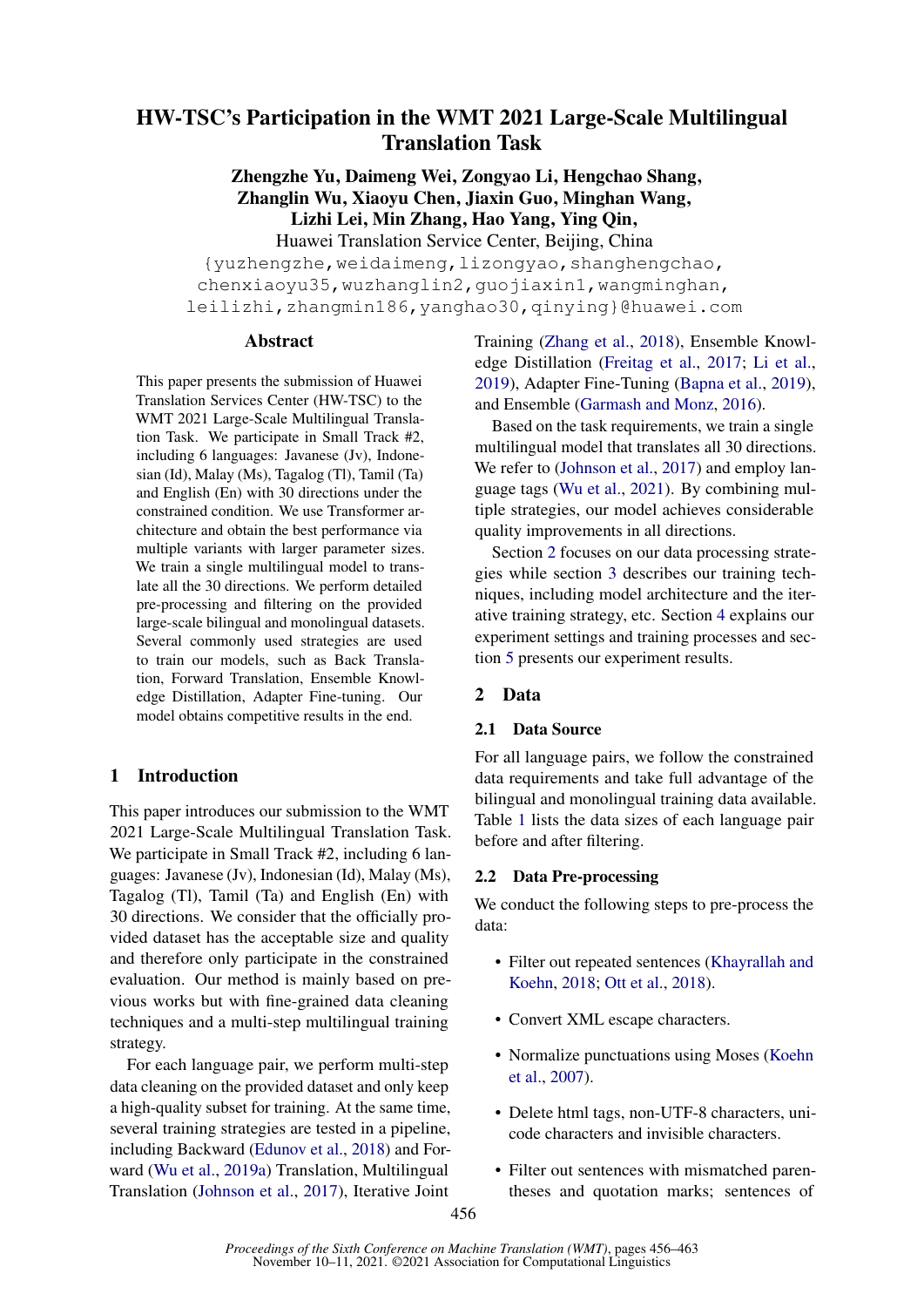<span id="page-1-1"></span>

Figure 1: This figure shows the training process for the WMT 2021 Large-Scale Multilingual Translation Task, which consists of three stages. In stage 1, one Multi→Multi model as baseline and five Multi→XX models are trained. In stage 2, the synthetic data by forward and sampling back translation (FTST) is used to train the second round Multi→XX models. In stage 3, second round synthetic FTST data is used to train three Multi→Multi models. Finally, adapter fine-tune and model ensemble are used to enhance the performance.

which punctuation percentage exceeds 0.3; sentences with the character-to-word ratio greater than 12 or less than 1.5; sentences of which the source-to-target token ratio higher than 3 or lowers than 0.3; and sentences with more than 120 tokens. Based on our experience in the industry, this strategy can reduce the low-level errors in model inference and the problem of missing translations.

- Apply langid [\(Joulin et al.,](#page-4-6) [2016b](#page-4-6)[,a\)](#page-4-7) to filter sentences in other languages.
- Use fast-align [\(Dyer et al.,](#page-4-8) [2013\)](#page-4-8) to filter sentence pairs with poor alignment.
- Use LaBSE [\(Feng et al.,](#page-4-9) [2020\)](#page-4-9) to rank and filter the monolingual data.

Data sizes before and after cleaning are listed in Table [1.](#page-2-0)

### 2.3 Data Selection

According to [\(Arivazhagan et al.,](#page-4-10) [2019\)](#page-4-10), highresource language pairs may squeeze the living space of low-resource language pairs. In other words, different data sizes across languages may lead to uneven translation quality in a multilingual model. Since we incorporate all 30 directions in one multilingual model, this issues should be addressed. We use temperature sampling strategy

[\(Zoph et al.,](#page-5-7) [2016\)](#page-5-7) with T=5 to over-sample the low-resource language pairs.

We train all 30 directions under the constrained condition. To improve the performance of backtranslation, we combine officially provided monolingual data with the monolingual data extracted from corresponding bilingual corpora. Data sizes are listed in Table [1.](#page-2-0) The detailed bilingual data size after forward translation and sampling back translation (FTST) and over-sampling are listed in Table [3.](#page-6-0)

### <span id="page-1-0"></span>3 System Overview

#### <span id="page-1-2"></span>3.1 Model

Transformer [\(Vaswani et al.,](#page-5-8) [2017\)](#page-5-8) has been widely used for machine translation in recent years, which has achieved good performance even with the most primitive architecture without much modifications. Therefore, we choose to start from Transformer-Deep [\(Sun et al.,](#page-5-9) [2019\)](#page-5-9) and consider it as a baseline. The detailed model parameters are as follow: 35-layer encoder, 3-layer decoder, 512 hidden units and a batch size of 4096. We used the Adam opti-mizer [\(Kingma and Ba,](#page-5-10) [2014\)](#page-5-10) with  $\beta_1 = 0.9$  and  $\beta_2$  $= 0.98$ , and the same warmup and decay strategy for learning rate as [\(Vaswani et al.,](#page-5-8) [2017\)](#page-5-8), with 4,000 warmup steps. During training, we employ label smoothing with a value of 0.1 [\(Szegedy et al.,](#page-5-11) [2016\)](#page-5-11). For evaluation, we use beam search with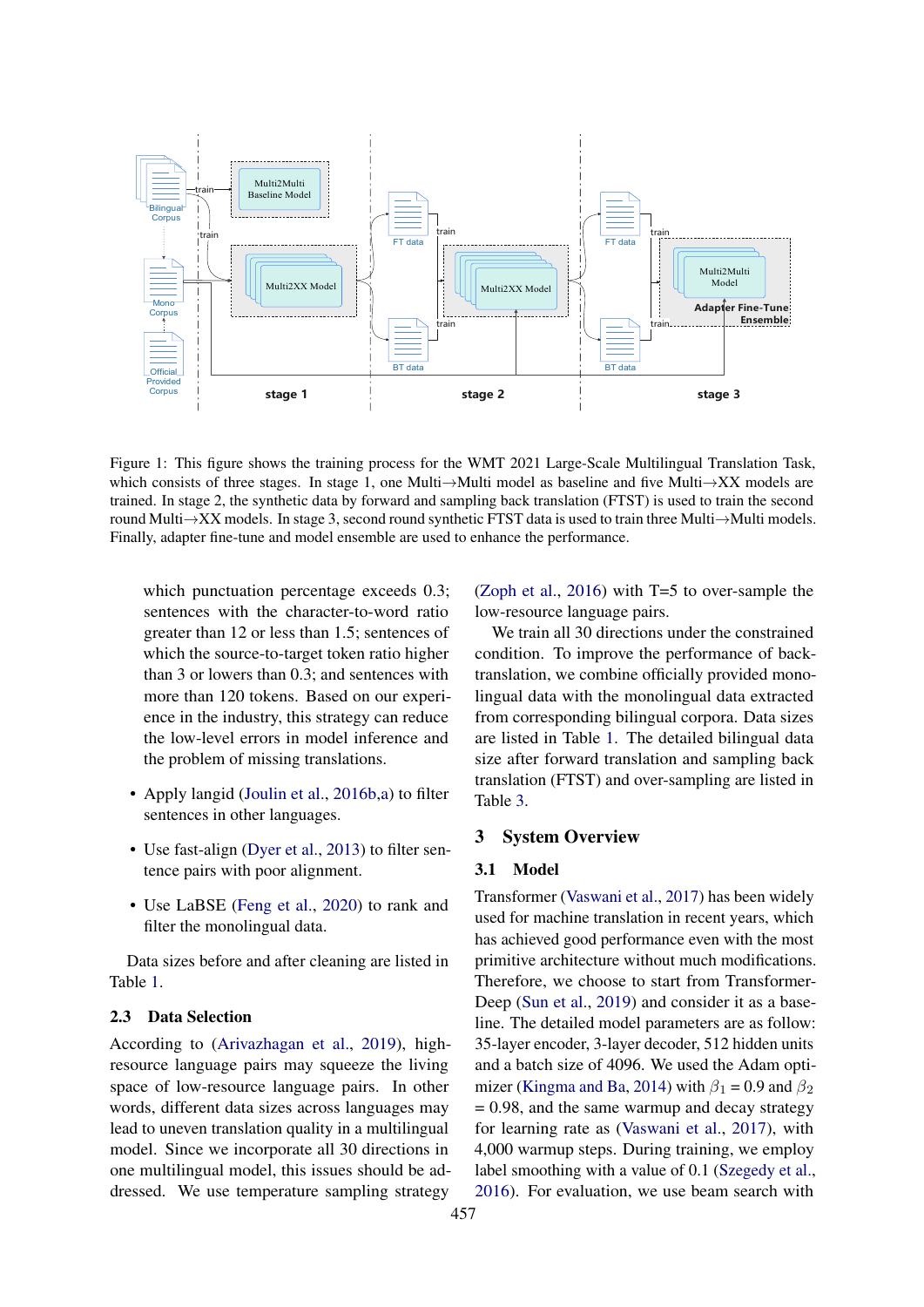<span id="page-2-0"></span>

| Language pairs | Raw bi data | Filtered bi data | Mono data  |
|----------------|-------------|------------------|------------|
| En/Id          | 54M         | 16.5M            | En: 80M    |
| En/Jv          | 3M          | 2.2M             |            |
| En/Ms          | 13.4M       | 12.1M            |            |
| En/Ta          | 2.1M        | 1.9M             |            |
| En/T1          | 13.6M       | 8.7M             |            |
| Id/Jv          | 0.78M       | 0.51M            | Id: 58M    |
| Id/Ms          | 4.8M        | 4.3M             |            |
| Id/Ta          | 0.5M        | 0.4M             |            |
| Id/Tl          | 2.7M        | 1.6M             |            |
| Jv/Ms          | 0.43M       | 0.26M            | Jv: $3.8M$ |
| Jv/Ta          | 0.06M       | 0.037M           |            |
| Jv/Tl          | 0.8M        | 0.32M            |            |
| Ms/Ta          | 0.37M       | 0.32M            | Ms: 19.7M  |
| Ms/Tl          | 1.3M        | 0.8M             | Tl: 12.2M  |
| Ta/Tl          | 0.5M        | 0.3M             | Ta: 5M     |

Table 1: Bilingual data sizes before and after filtering, and monolingual data used in the task. The monolingual data includes officially provided monolingual data and the mono data extracted from the bilingual corpus of corresponding languages.

a beam size of 4 and length penalty  $\alpha = 0.6$  [\(Wu](#page-5-12) [et al.,](#page-5-12) [2016\)](#page-5-12).

### 3.2 Data Augmentation

Back-translation [\(Edunov et al.,](#page-4-0) [2018\)](#page-4-0) is an effective way to enhance translation quality by using monolingual sentences to generate synthetic training parallel data. As described in [\(Wu et al.,](#page-5-13) [2019b\)](#page-5-13), similar to back translation, the monolingual corpus in source language can also be used to generate forward translation text with a trained MT model, and the generated forward and backward translation data can both be merged with the authentic bilingual data. This strategy can increase the data size to a large extent.

We take full advantage of the officially provided monolingual data for data augmentation. In terms of back translation, we adopt top-k sampling for high-resource languages, and adopt beam search for low-resource languages. With regard to forward translation, we translate monolingual data using beam search. Through sampling, we ensure that the sizes of data generated by forward and back translation are relatively equal. In this paper, we refer to the combination of forward and sampling back translation as FTST.

#### 3.3 Multilingual Strategy

[Johnson et al.](#page-4-1) [\(2017\)](#page-4-1) propose a simple solution to use a single neural machine translation model to translate among multiple languages, and the model

requires no change to the model architecture. Instead, the model introduces an artificial token at the beginning of the input sentence to specify the required target language. According to [\(Wu et al.,](#page-5-3)  $2021$ ), we add " $2XX$ " (XX indicates the target language, e.g. 2id) at the beginning of the source sentence. All languages use a shared vocabulary. We train the hybrid SentencePiece model [\(Kudo](#page-5-14) [and Richardson,](#page-5-14) [2018\)](#page-5-14) in conjunction with all 6 languages as the shared word segmentation system for all language pairs. We keep the vocabulary within 40k, including tokens of all 6 languages (En/Id/Jv/Ms/Ta/Tl).

Two mainstream methods about multilingual training are available: two models with XX→Multi and Multi→XX separately and a mono Multi→Multi model. According to [\(John](#page-4-1)[son et al.,](#page-4-1) [2017\)](#page-4-1), Multi $\rightarrow$ XX performs better than Multi→Multi and XX→Multi in general. Multi→Multi model contains too many languages pairs (30 in this case), so conflicts and confusions may occur among language pairs in different directions. However, due to the requirements of the task, we need to provide a Multi→Multi model that includes all 30 directions. In our experiment, we divide 30 language pairs into five Multi→XX multilingual models as step 1. Than we use five Multi $\rightarrow$ XX multilingual models to conduct backtranslation and train a Multi→Multi model as step 2 and step 3, as shown in Figure [1.](#page-1-1)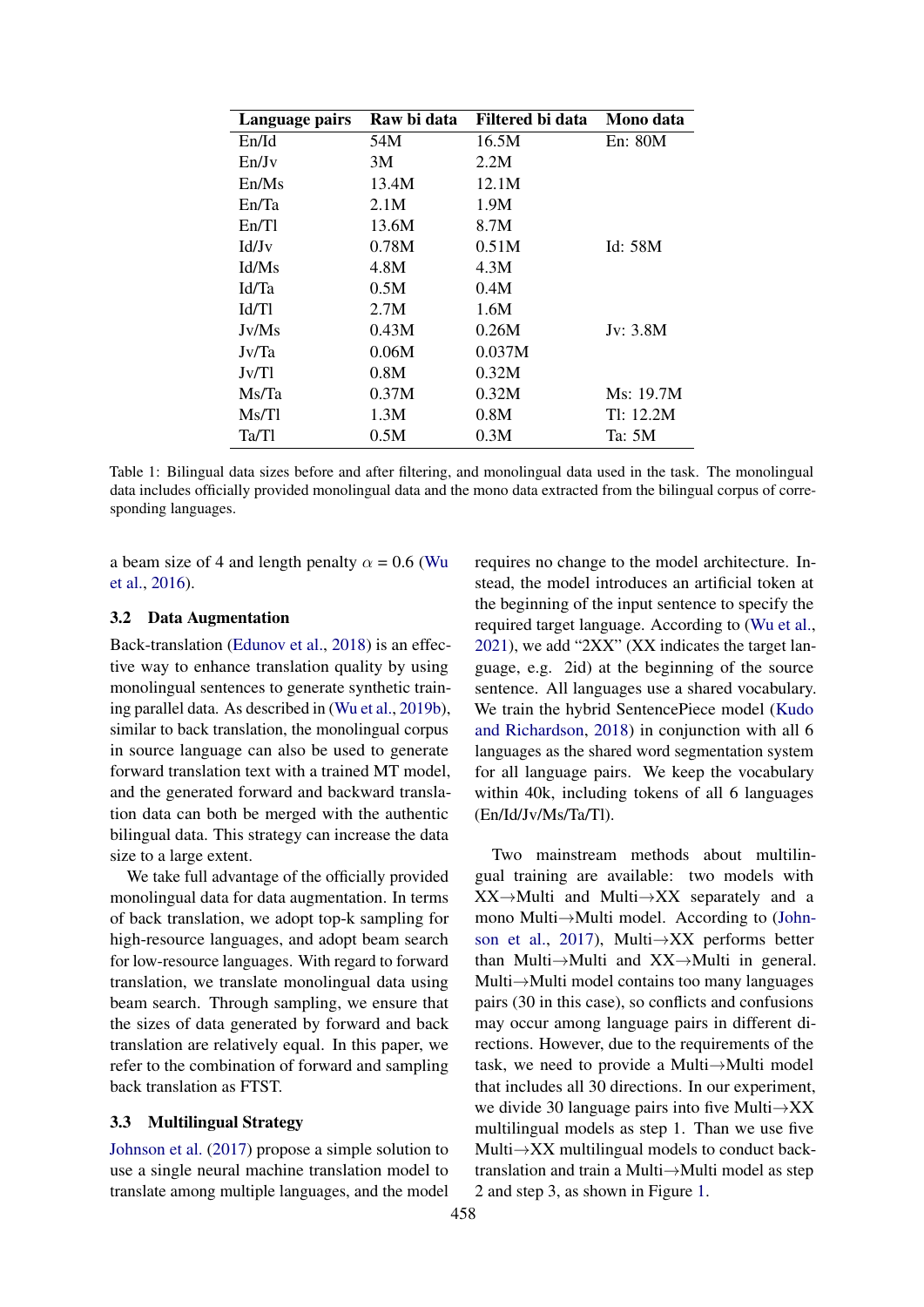#### 3.4 Iterative Joint Training

[Zhang et al.](#page-5-1) [\(2018\)](#page-5-1) propose a new iterative joint training method, that is, using monolingual data from both source and target sides to train a sourceto-target (forward) model and a target-to-source (backward) model at the same time. The two models generate synthetic data for each other. The advantage of such method is that both of the two models gain improvement after each iteration with the synthetic data provided by the other, and then can generate synthetic data with higher quality. Such training procedure is repeated after the two models converge.

### 3.5 Language independence Adapter Fine-tuning

Previous works demonstrate that fine-tuning a model with in-domain data could effectively improve the model performance. However, due to limitations of a multilingual translation model, once the model is trained, when fine-tuning one of the language pairs, the performance of others will go worse. Thanks to the finding of Adapter [\(Bapna](#page-4-3) [et al.,](#page-4-3) [2019\)](#page-4-3), we are able to fine-tune each language pair without impacting the performance of others. In the experiment, we set the adapter size to 512 and fine-tune the model on the bilingual data for each language pair in 30 directions with 3,000 tokens per batch for one epoch.

### 3.6 Ensemble Knowledge Distillation (EKD)

Ensemble Knowledge Distillation [\(Freitag et al.,](#page-4-2) [2017;](#page-4-2) [Li et al.,](#page-5-2) [2019\)](#page-5-2) improves the performance of a student model by distilling knowledge from a group of trained teacher models. Comparing with some soft label distillation methods, the EKD for NMT is relatively straightforward, which can be implemented by training the student models on the combination of the original training set and the translation from the ensembled teacher model on the training set. In our experiments, we ensemble models as the teacher model to translate the FLORES dev set, and use the translation results to further fine-tune models.

### 3.7 Ensemble

Model ensemble is a widely used technique in previous WMT workshops [\(Garmash and Monz,](#page-4-4) [2016\)](#page-4-4), which can improve the performance by combining the predictions of several models at each decoding step. In our work, we ensemble mod-

<span id="page-3-1"></span>

| <b>System</b>            | <b>FLORES</b> | <b>FLORES</b> |
|--------------------------|---------------|---------------|
|                          | dev           | devtest       |
| baseline M2M             | 26.9          | 26.8          |
| FTST1                    | $28.2 (+1.3)$ | $28.1 (+1.3)$ |
| FTST <sub>2</sub>        | $29.4 (+1.2)$ | $29.6 (+1.5)$ |
| <b>Adapter Fine-Tune</b> | $30.2 (+0.8)$ | $30.1 (+0.5)$ |
| ensemble                 | $30.7 (+0.5)$ | $30.9 (+0.8)$ |
| wmt21 final submit       | 28.6          | 28.3          |

Table 2: The experimental results on FLORES dev/devtest, BLEU scores in table are the average of 30 directions.

els with different architectures to further improve system performances.

### <span id="page-3-0"></span>4 Experiment Settings

### 4.1 Settings

We use the open-source fairseq [\(Ott et al.,](#page-5-15) [2019\)](#page-5-15) for training and SentencePieceBLEU to measure system performances. Each model is trained using 8 GPUs. The architectures and main parameters we used are described in section [3.1.](#page-1-2) Marian [\(Junczys-](#page-4-11)[Dowmunt et al.,](#page-4-11) [2018\)](#page-4-11) is used for decoding during inference.

#### 4.2 Training Process

We employ iterative training and phase-based data augmentation. Figure [1](#page-1-1) shows our training process in details. The specific steps are as follows:

- 1) Process data using methods described in section [2.2.](#page-0-1) Train one Multi→Multi model as baseline and five Multi $\rightarrow$ XX models as forward models and backward models.
- 2) Generate back translation and forward translation data. Mix the data with parallel training data and train second round five Multi→XX models.
- 3) Generate back translation and forward translation data using models trained in step 2. Mix data with bilingual training data and train three Multi→Multi models.
- 4) Average the last eight checkpoints of each model and adapter fine-tune it with bilingual data. Ensemble models to produce the final system.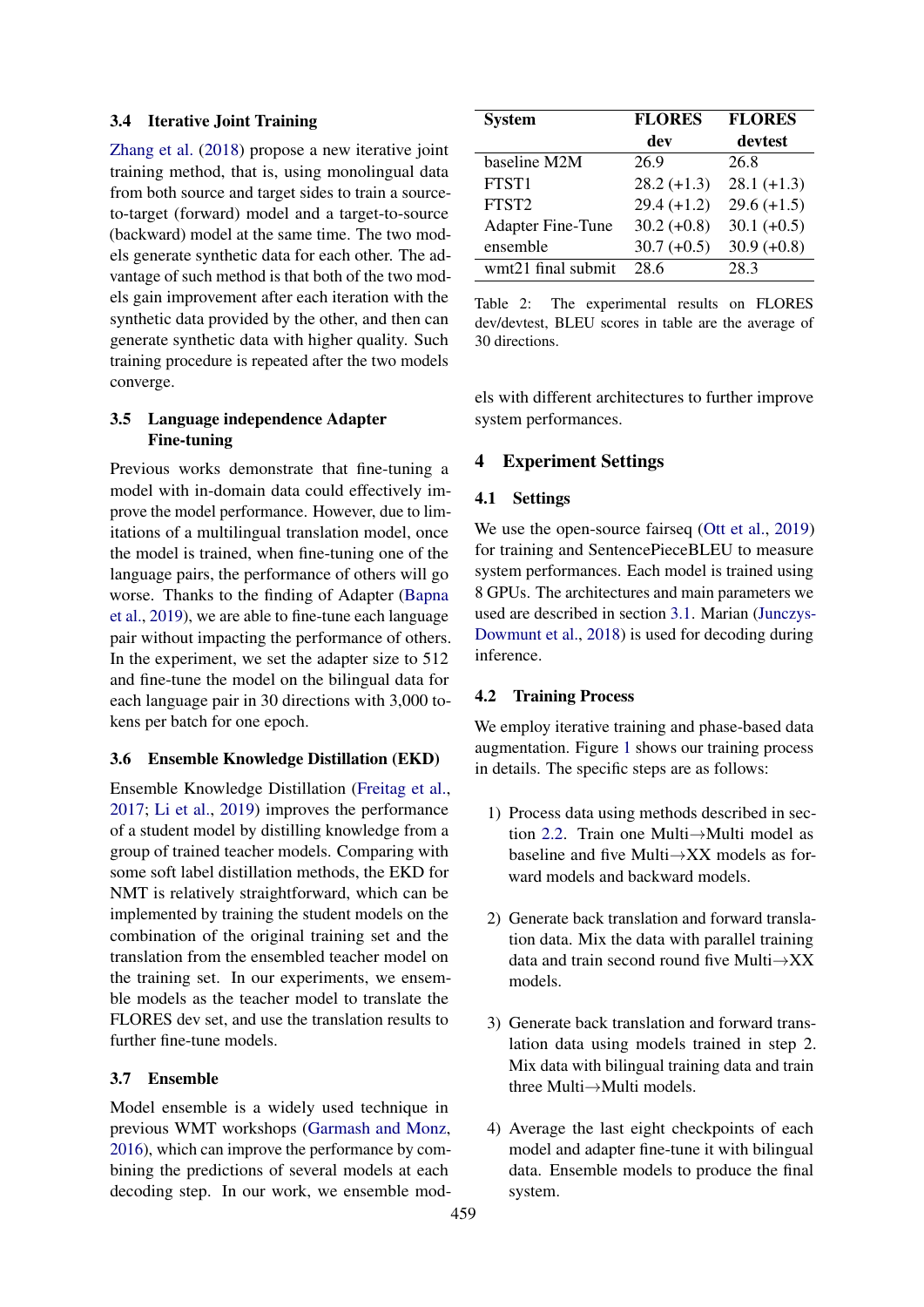### <span id="page-4-5"></span>5 Results and analysis

We use methods described in Section [2.2](#page-0-1) for data processing. Model architecture mentioned in Section [3.1](#page-1-2) is employed to increase system diversity. On the basis of Multi→Multi baselines model, we use FTST data augmentation to further enhance model performance.

Table [2](#page-3-1) lists the results of our experiment on FLORES dev set and devtest set [\(Goyal et al.,](#page-4-12) [2021\)](#page-4-12). Comparing with the baseline model, the first round FTST Multi→XX models leads to 1.3 BLEU increase on average for the 30 directions. Further, the second round FTST achieves 1.2 BLEU increase on average. We fine-tune the model using bilingual data with adapter and achieve 0.8 BLEU increase on average. Finally, ensemble further leads to 0.5 BLEU increase. When submitting the final results, because of time limits, we only finish round-two FTST. As for model inference, there is a problem with our fairseq architecture, resulting in poor model quality that seriously affects the FTST results. The final model we submitted achieves 28.64 BLEU on FLORES dev and 28.34 BLEU on FLORES devtest. After the submission, we fixed the problem and continued our experiments, eventually achieving 30.7 BLEU on on FLORES dev and 30.9 BLEU on FLORES devtest. The detailed experiment results are listed in Table [4.](#page-7-0)

In our experiment, due to the inference problem mentioned above, we have not seen much performance improvements. The low quality of model inference leads to poor FT results, which made no contributions to the model. And even worse, it offsets the gain brought by BT results to the model. We also found that the Multi→en model does surpass the Multi→Multi model in quality, which is the same as the results observed by the industry.

### 6 Conclusion

This paper presents the submissions of HW-TSC to the WMT 2021 Large-Scale Multilingual Translation Task. We perform experiments with a series of pre-processing and training strategies. The effectiveness of each strategy is demonstrated. We finally achieve competitive results.

#### References

<span id="page-4-10"></span>Naveen Arivazhagan, Ankur Bapna, Orhan Firat, Dmitry Lepikhin, Melvin Johnson, Maxim Krikun, Mia Xu Chen, Yuan Cao, George Foster, Colin

Cherry, et al. 2019. Massively multilingual neural machine translation in the wild: Findings and challenges. *arXiv preprint arXiv:1907.05019*.

- <span id="page-4-3"></span>Ankur Bapna, Naveen Arivazhagan, and Orhan Firat. 2019. Simple, scalable adaptation for neural machine translation. *arXiv preprint arXiv:1909.08478*.
- <span id="page-4-8"></span>Chris Dyer, Victor Chahuneau, and Noah A. Smith. 2013. [A simple, fast, and effective reparameteriza](https://www.aclweb.org/anthology/N13-1073/)[tion of IBM model 2.](https://www.aclweb.org/anthology/N13-1073/) In *Human Language Technologies: Conference of the North American Chapter of the Association of Computational Linguistics, Proceedings, June 9-14, 2013, Westin Peachtree Plaza Hotel, Atlanta, Georgia, USA*, pages 644–648.
- <span id="page-4-0"></span>Sergey Edunov, Myle Ott, Michael Auli, and David Grangier. 2018. [Understanding back-translation at](https://doi.org/10.18653/v1/d18-1045) [scale.](https://doi.org/10.18653/v1/d18-1045) In *Proceedings of the 2018 Conference on Empirical Methods in Natural Language Processing, Brussels, Belgium, October 31 - November 4, 2018*, pages 489–500.
- <span id="page-4-9"></span>Fangxiaoyu Feng, Yinfei Yang, Daniel Cer, Naveen Arivazhagan, and Wei Wang. 2020. Languageagnostic bert sentence embedding. *arXiv preprint arXiv:2007.01852*.
- <span id="page-4-2"></span>Markus Freitag, Yaser Al-Onaizan, and Baskaran Sankaran. 2017. [Ensemble distillation for neural](http://arxiv.org/abs/1702.01802) [machine translation.](http://arxiv.org/abs/1702.01802) *CoRR*, abs/1702.01802.
- <span id="page-4-4"></span>Ekaterina Garmash and Christof Monz. 2016. Ensemble learning for multi-source neural machine translation. In *Proceedings of COLING 2016, the 26th International Conference on Computational Linguistics: Technical Papers*, pages 1409–1418.
- <span id="page-4-12"></span>Naman Goyal, Cynthia Gao, Vishrav Chaudhary, Peng-Jen Chen, Guillaume Wenzek, Da Ju, Sanjana Krishnan, Marc'Aurelio Ranzato, Francisco Guzman, and Angela Fan. 2021. The flores-101 evaluation benchmark for low-resource and multilingual machine translation. *arXiv preprint arXiv:2106.03193*.
- <span id="page-4-1"></span>Melvin Johnson, Mike Schuster, Quoc V Le, Maxim Krikun, Yonghui Wu, Zhifeng Chen, Nikhil Thorat, Fernanda Viégas, Martin Wattenberg, Greg Corrado, et al. 2017. Google's multilingual neural machine translation system: Enabling zero-shot translation. *Transactions of the Association for Computational Linguistics*, 5:339–351.
- <span id="page-4-7"></span>Armand Joulin, Edouard Grave, Piotr Bojanowski, Matthijs Douze, Hérve Jégou, and Tomas Mikolov. 2016a. Fasttext.zip: Compressing text classification models. *arXiv preprint arXiv:1612.03651*.
- <span id="page-4-6"></span>Armand Joulin, Edouard Grave, Piotr Bojanowski, and Tomas Mikolov. 2016b. Bag of tricks for efficient text classification. *arXiv preprint arXiv:1607.01759*.
- <span id="page-4-11"></span>Marcin Junczys-Dowmunt, Roman Grundkiewicz, Tomasz Dwojak, Hieu Hoang, Kenneth Heafield,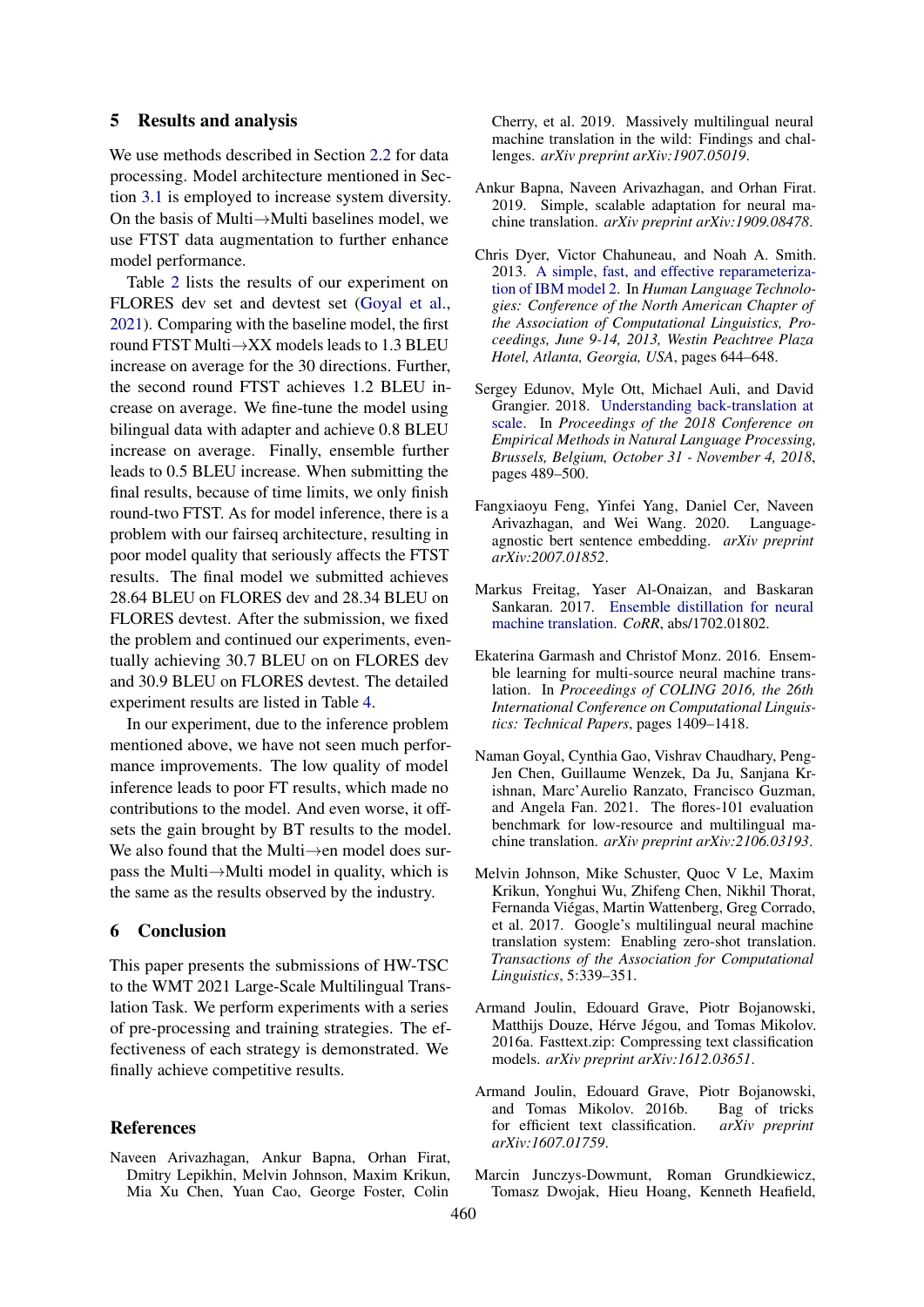Tom Neckermann, Frank Seide, Ulrich Germann, Alham Fikri Aji, Nikolay Bogoychev, et al. 2018. Marian: Fast neural machine translation in c++. *arXiv preprint arXiv:1804.00344*.

- <span id="page-5-4"></span>Huda Khayrallah and Philipp Koehn. 2018. On the impact of various types of noise on neural machine translation. *arXiv preprint arXiv:1805.12282*.
- <span id="page-5-10"></span>Diederik P Kingma and Jimmy Ba. 2014. Adam: A method for stochastic optimization. *arXiv preprint arXiv:1412.6980*.
- <span id="page-5-6"></span>Philipp Koehn, Hieu Hoang, Alexandra Birch, Chris Callison-Burch, Marcello Federico, Nicola Bertoldi, Brooke Cowan, Wade Shen, Christine Moran, Richard Zens, Chris Dyer, Ondřej Bojar, Alexandra Constantin, and Evan Herbst. 2007. [Moses: Open](https://www.aclweb.org/anthology/P07-2045) [source toolkit for statistical machine translation.](https://www.aclweb.org/anthology/P07-2045) In *Proceedings of the 45th Annual Meeting of the Association for Computational Linguistics Companion Volume Proceedings of the Demo and Poster Sessions*, pages 177–180, Prague, Czech Republic. Association for Computational Linguistics.
- <span id="page-5-14"></span>Taku Kudo and John Richardson. 2018. [Sentencepiece:](https://doi.org/10.18653/v1/d18-2012) [A simple and language independent subword tok](https://doi.org/10.18653/v1/d18-2012)[enizer and detokenizer for neural text processing.](https://doi.org/10.18653/v1/d18-2012) In *Proceedings of the 2018 Conference on Empirical Methods in Natural Language Processing, EMNLP 2018: System Demonstrations, Brussels, Belgium, October 31 - November 4, 2018*, pages 66–71.
- <span id="page-5-2"></span>Bei Li, Yinqiao Li, Chen Xu, Ye Lin, Jiqiang Liu, Hui Liu, Ziyang Wang, Yuhao Zhang, Nuo Xu, Zeyang Wang, Kai Feng, Hexuan Chen, Tengbo Liu, Yanyang Li, Qiang Wang, Tong Xiao, and Jingbo Zhu. 2019. [The niutrans machine translation sys](https://doi.org/10.18653/v1/w19-5325)[tems for WMT19.](https://doi.org/10.18653/v1/w19-5325) In *Proceedings of the Fourth Conference on Machine Translation, WMT 2019, Florence, Italy, August 1-2, 2019 - Volume 2: Shared Task Papers, Day 1*, pages 257–266.
- <span id="page-5-5"></span>Myle Ott, Michael Auli, David Grangier, and Marc'Aurelio Ranzato. 2018. Analyzing uncertainty in neural machine translation. In *International Conference on Machine Learning*, pages 3956–3965. PMLR.
- <span id="page-5-15"></span>Myle Ott, Sergey Edunov, Alexei Baevski, Angela Fan, Sam Gross, Nathan Ng, David Grangier, and Michael Auli. 2019. fairseq: A fast, extensible toolkit for sequence modeling. *arXiv preprint arXiv:1904.01038*.
- <span id="page-5-9"></span>Meng Sun, Bojian Jiang, Hao Xiong, Zhongjun He, Hua Wu, and Haifeng Wang. 2019. [Baidu neural ma](https://doi.org/10.18653/v1/w19-5341)[chine translation systems for WMT19.](https://doi.org/10.18653/v1/w19-5341) In *Proceedings of the Fourth Conference on Machine Translation, WMT 2019, Florence, Italy, August 1-2, 2019 - Volume 2: Shared Task Papers, Day 1*, pages 374– 381.
- <span id="page-5-11"></span>Christian Szegedy, Vincent Vanhoucke, Sergey Ioffe, Jon Shlens, and Zbigniew Wojna. 2016. Rethinking

the inception architecture for computer vision. In *Proceedings of the IEEE conference on computer vision and pattern recognition*, pages 2818–2826.

- <span id="page-5-8"></span>Ashish Vaswani, Noam Shazeer, Niki Parmar, Jakob Uszkoreit, Llion Jones, Aidan N Gomez, Łukasz Kaiser, and Illia Polosukhin. 2017. Attention is all you need. In *Advances in neural information processing systems*, pages 5998–6008.
- <span id="page-5-0"></span>Lijun Wu, Yiren Wang, Yingce Xia, Tao Qin, Jianhuang Lai, and Tie-Yan Liu. 2019a. [Exploiting](https://doi.org/10.18653/v1/D19-1430) [monolingual data at scale for neural machine trans](https://doi.org/10.18653/v1/D19-1430)[lation.](https://doi.org/10.18653/v1/D19-1430) In *Proceedings of the 2019 Conference on Empirical Methods in Natural Language Processing and the 9th International Joint Conference on Natural Language Processing, EMNLP-IJCNLP 2019, Hong Kong, China, November 3-7, 2019*, pages 4205–4215.
- <span id="page-5-13"></span>Lijun Wu, Yiren Wang, Yingce Xia, Tao Qin, Jianhuang Lai, and Tie-Yan Liu. 2019b. Exploiting monolingual data at scale for neural machine translation. In *Proceedings of the 2019 Conference on Empirical Methods in Natural Language Processing and the 9th International Joint Conference on Natural Language Processing (EMNLP-IJCNLP)*, pages 4207–4216.
- <span id="page-5-3"></span>Liwei Wu, Shanbo Cheng, Mingxuan Wang, and Lei Li. 2021. Language tags matter for zero-shot neural machine translation. *arXiv preprint arXiv:2106.07930*.
- <span id="page-5-12"></span>Yonghui Wu, Mike Schuster, Zhifeng Chen, Quoc V Le, Mohammad Norouzi, Wolfgang Macherey, Maxim Krikun, Yuan Cao, Qin Gao, Klaus Macherey, et al. 2016. Google's neural machine translation system: Bridging the gap between hu-<br>man and machine translation.  $arXiv$  preprint man and machine translation. *arXiv:1609.08144*.
- <span id="page-5-1"></span>Zhirui Zhang, Shujie Liu, Mu Li, Ming Zhou, and Enhong Chen. 2018. Joint training for neural machine translation models with monolingual data. In *Thirty-Second AAAI Conference on Artificial Intelligence*.
- <span id="page-5-7"></span>Barret Zoph, Deniz Yuret, Jonathan May, and Kevin Knight. 2016. Transfer learning for lowresource neural machine translation. *arXiv preprint arXiv:1604.02201*.

### A Details of Data size and BLEU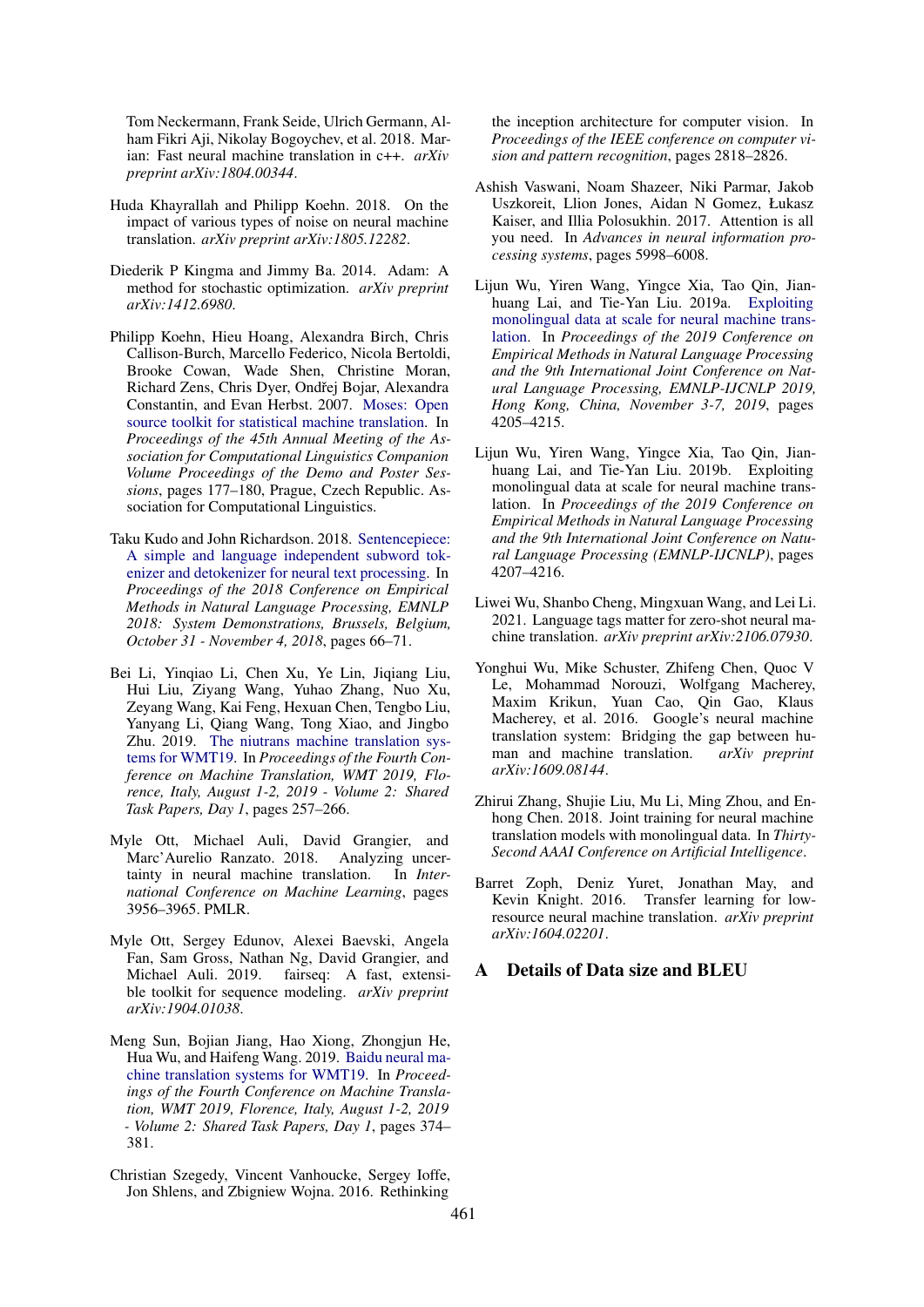<span id="page-6-0"></span>

| Language pairs    | <b>Bilingual data</b> | Bi + FTST data | <b>Over-Sampling T=5</b> |
|-------------------|-----------------------|----------------|--------------------------|
| En/Id             | 46M                   | 56M            | 56M                      |
| En/Jv             | 2.2M                  | 5M             | 34M                      |
| En/Ms             | 12M                   | 22M            | 47M                      |
| En/Ta             | 1.9M                  | 12M            | 41M                      |
| En/T1             | 8.7M                  | 18.7M          | 45M                      |
| Id/J <sub>v</sub> | 0.5M                  | 8.1M           | 38M                      |
| Id/Ms             | 4.3M                  | 24M            | 47M                      |
| Id/Ta             | 0.4M                  | 10.6M          | 40M                      |
| Id/Tl             | 1.6M                  | 21.6M          | 46.8M                    |
| Jv/Ms             | 0.2M                  | 7.8M           | 38M                      |
| Jv/Ta             | 0.03M                 | 8.9M           | 39M                      |
| Jv/Tl             | 0.3M                  | 7.9M           | 38M                      |
| Ms/Ta             | 0.3M                  | 10.5M          | 40.4M                    |
| Ms/Tl             | 0.8M                  | 20M            | 46M                      |
| Ta/Tl             | 0.3M                  | 10M            | 40M                      |

Table 3: Bilingual data sizes before and after FTST, and Bilingual data sizes after over sampling.